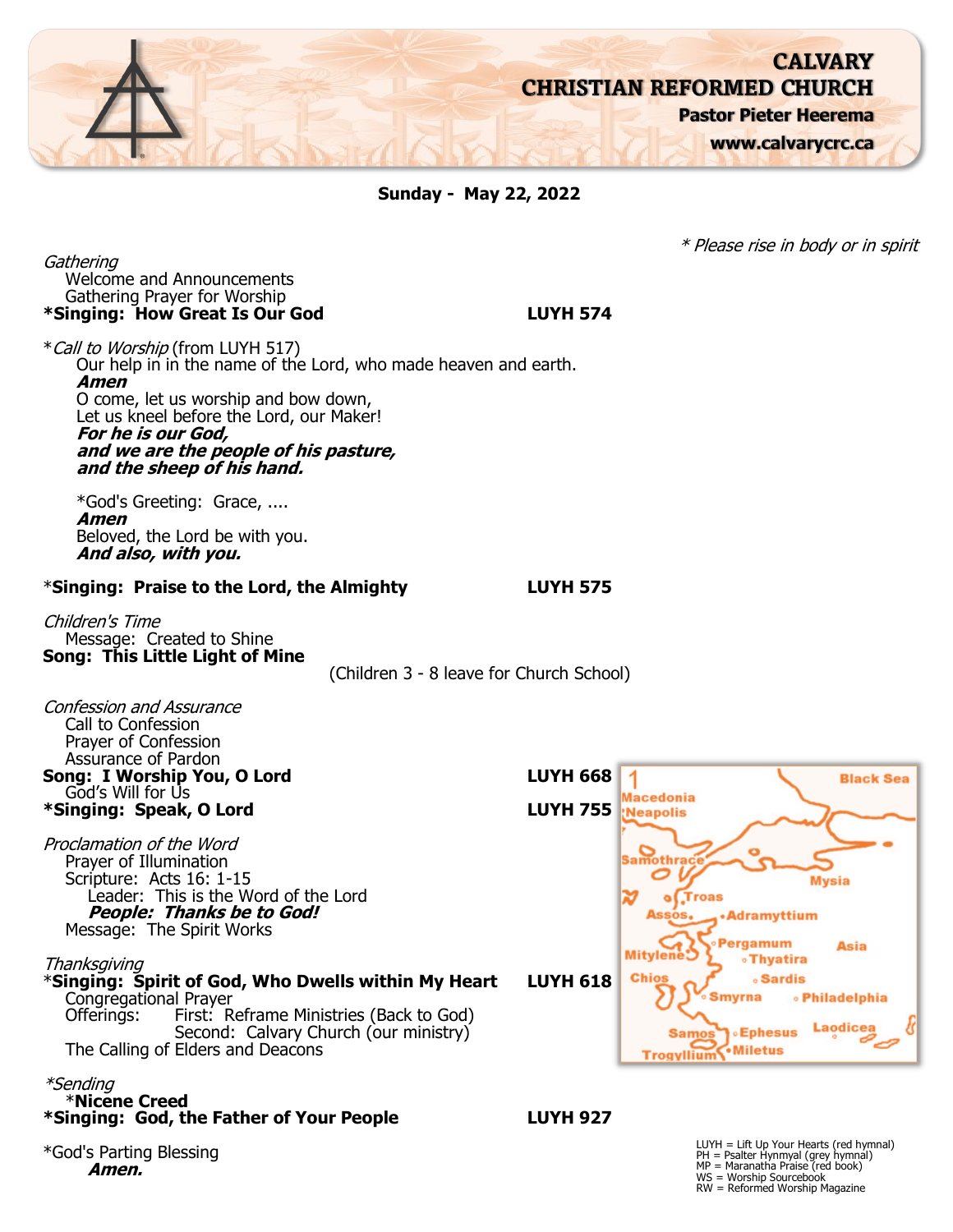## <span id="page-1-0"></span>**Calling of Elders and Deacons**:

As a congregation we are in the process of calling members to serve as deacons and elders. We have already moved through the steps of nominations and ratification. Today we declare those who have been called to serve. During our worship, we will 'draw the lot' to determine who will be called to serve as deacon.

Those called to serve as elders have all been called by acclamation through the ratification vote. During worship we will hear the names of all who will serve the congregation. The installation of elders and deacons will be announced at a later date.

#### **CHURCH FAMILY**:



We extend our love and sympathies to **Femmy M.** at the unexpected death of her husband **Donald** at the age of 55. We also remember the **Marquis children: Justin and Stephanie**. Femmy is the daughter of **John** and **Christian L**.

May the Lord God comfort the family and all who mourn. The funeral is scheduled for the later part of June.

**Carl B.** continues in the General hospital. Carl is being treated for problems with his heart and **IL** kidneys.

We ask God to grant healing. May Carl and **Margo** be granted all they stand in need of at this time.

**Ineke J.** is in the Bruyere hospital where she is being treated for a kidney problem and is also receiving physiotherapy. May God also renew Ineke's health and strength.

**Chloe McW.** underwent back surgery to treat scoliosis. Chloe continues in the hospital. We pray that the surgery was a great blessing to Chloe and that she heals well and quickly. We also remember her family in our prayers.

We also remember our members who reside in care facilities: John and Anne B. (Osgoode Care), **Cor de G.** (Russell Meadows), **Tena D.** (Maplewood), **John H.** (Russell Meadows), and **Jane V.** (Osgoode Care).

**PASTOR'S CLASS:** The current class has come to its close.

**NEW Pastor's Class**: I have been asked to begin a new class. This class would run from the end of May through July. If you are interested in joining this class **please email the pastor this week**: [pahe](#page-1-0)[erema@gmail.com.](mailto:heerema@gmail.com)

**Bible Study**: Pastor Piet's Bible study has ended for the current season. Lord willing we will begin again in the Fall.

**HANDS ON:** Hands On will be having their last meeting on this Wednesday, May 25, 2022. We thank the Lord for the many talents our members have and the enjoyment of sharing those talents with others! Enjoy the summer everyone and I look forward to September and seeing the great projects and ideas to come! **Jessica**

Please pray for God's blessing on: **Ascension Day** (May 26), **praise our Saviour on the throne.**

#### **OUR OFFERINGS:**



**Today - ReFrame Ministries (Back to God)** Our deepest desire is to see the Gospel change the hearts and lives of people all around the globe. Using technology and media, we take the word of God to people, right where they are so that they can reframe their lives in light of who God is and how much He loves them.

### **May 29 - Ministry Shares**

Ministry Shares are collected monthly to assist the work of the many ministries of the Christian Reformed Church. Ministries we support within our Eastern Canada Classis include GEMS Leadership, Safe Church Team, Youth Ministry Team, New Church Development, Campus Ministries in Halifax and Ottawa, Missions Scholarship Fund, Home Missions Fund plus the Seafarers Ministry in Montreal. Ministries we support in both Canada and the US include Calvin College and Seminary, Back to God, Home and World Missions, The Banner, Disability Concerns, Faith Formation, Social Justice, Pastor-Church Relations and many more. We thank you for contributing according to the gifts you have been given.

**June 05 - Ottawa Persian Church** Over the past several years since immigrating to Canada with the help of Calvary's Refugee Committee, Omid Azgomi and his family have worked tirelessly with all the challenges that come with learning to live in a new country. As a result of their dedication and a lot of hard work, Omid began Ottawa Persian Church, the first Persian language church in Ottawa! Starting a church is a great achievement and with the help of Vision Ministries Canada, Omid has been preaching online during the pandemic and just recently received wonderful news that, beginning in June, the Ottawa Persian Church will begin worshiping in person, using the Chapel Ridge Free Methodist Church in Stittsville. Funds received through this special collection will go to help the Ottawa Persian Church continue to grow and spread God's word. The Ottawa Persian Church has a Facebook page which can be found at<https://www.facebook.com/ottawapersianchurch/>

### **June 12 - Candidacy Committee Candidacy Committee**

Your gift to the Candidacy Committee will help ensure that ministry candidates have the resources they need to successfully enter the ministry. The work of the Candidacy Director and the Candidacy Committee is to oversee the processes of ordination in the CRCNA and ensure that paths to ministry are accessible, accountable and equi-table. Visit their website [\(https://www.crcna.org/candidacy\)](https://www.crcna.org/candidacy) or send an email to [candidacy@crcna.org](mailto:candidacy@crcna.org) to find out more information.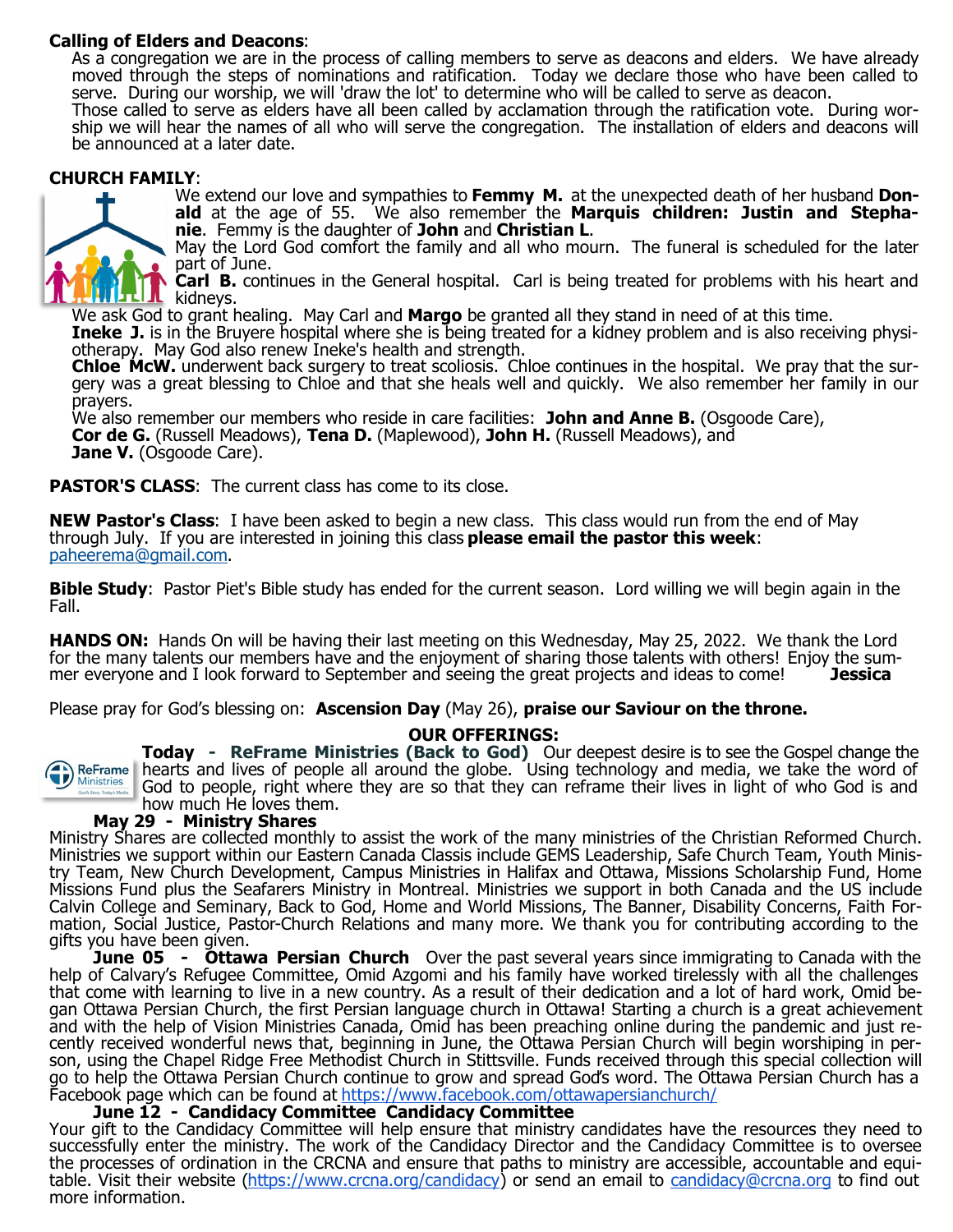<span id="page-2-0"></span>

Our **Annual Garage Sale** is **only 2 weeks away**!! On Sunday we will have volunteer sign-up sheets available for the week from **May 26 to June 4**. Whether it's an hour or a day, every volunteer is needed to make it work. You can come mornings, afternoons or evenings.

Whitehorge **You can come mornings, afternoons or evening**<br>Needed **Cashiers** for Friday and Saturdays.

Also we need baking and plants.

**Baking** can be as big as cakes, squares and cookies. We also would like small snack packs, 2-4 cookies, 2 squares, piece of cakes or pies, etc

**Plants**… we are looking for perennials or even annuals. Please label the type of plant or even include a picture the plant in bloom.

Also looking for **strong individuals with vans or trucks** for removing either thrift store donations or garbage after the sale at 2:00pm.

There is lots do to! Please consider helping. **Please contact Trudy H. at** [koffiebreak52@gamil.com](mailto:koffiebreak52@gamil.com) **or by phone. Or contact Jackie L., Katie F. or Anita H.**

**'Hands On'** announcement: **Vanessa Genier**, when she heard about the residential school graves, decided to do something about it. This Timmins, Ontario resident formed the non-profit, **Quilts for Survivors**. She and others organized a nationwide collection of volunteers and quilters across Canada whose aim is to provide a quilt to each survivor of the Residential School System and survivors of other traumas, as an act of reconciliation. When our **Hands On group** heard about this, we decided that this is something we could get behind. I was hoping for one quilt, but our Lord had other plans. With joy, we thankfully have nine to contribute!! Sunday, May 29 we hope to display our small contribution before they are sent to their intended recipients. Further info can be found on [quiltsforsurvivors.ca.](#page-2-0) There is also a news article from the **Christian Courier** posted on the bulletin board.

### **CRC Communications**

Join us in Praying for Synod 2022 - Synodical delegates, church leaders, and CRCNA members across the continent are praying for Synod 2022. Please join us! Prayer gatherings for synodical delegates are scheduled for May 11 and May 25. We will post prayer guides on the Network each time so that you can pray with us at a time that works for you as families, individuals, church councils, small groups, and others. Need some prayer points to pray through now? Find the April 27 prayer guide at https://network.crcna.org/prayer/prayer-guide-synod-psalm-13

**Elder and Deacon Online Training Course** (Free) - Are you a leader or incoming Elder/Deacon at your church? Register now to take the Thriving Essentials virtual training in June at no cost (limit 25 persons). The two, 2 hour-long Zoom sessions on June 2 and 9 can help get all church leaders on the same page concerning the key concepts of Mission, Discipleship, Discernment, and Leadership. Take the class for yourself, then decide if attendance would benefit your core church leadership. Website: crcna.org/Thrive

Send Us Your Church Life Photos - Send us your photos of the church at work or at worship! If you attend a CRC church and like taking photos, we'd love to see photos of your church in action: worshiping, engaging with the neighbourhood, gardening...anything that brings church members together. We hope to share these photos on our Facebook page, on the homepage of the CRCNA website, on the Deacons' Offering Calendar, and in other ways that showcase some of the many faces of the CRC. (For that reason, please ensure that you have permission from the people in the photo to share it.) Send your photos to Communications@crcna.org

## **Faith Formation Ministries**

**Faith Practice Reflection Tip** - Reflection and Discussion Starter—the Practice of Prayer: Read Mark 9:14-24 and ponder or discuss the following questions. This father's utterance, "I do believe; help me overcome my unbelief!" is an honest prayer. He's not trying to impress Jesus; he's asking Jesus to meet him where he is. In what areas of your faith do you experience doubt? How is doubt handled in your church family? Is there room for people to experience both belief and unbelief as they grow in faith? (For more on faith practices from Faith Formation Ministries, visit bit.ly/ FaithPracticesProject)

### **ReFrame Ministries**

**Ascension Day**: Jesus Now in Heaven - Check out the new kids' devotion at www.kidscorner.net. In Acts 1, we read about the last moments of Jesus' time on earth. He told his disciples what he wanted them to do next, and then he left. Why did Jesus have to leave? What could be good about Jesus going? Listen now at kidscorner.net and check out all the new content.

**Diaconal Coaches Needed** - Diaconal Ministries Canada has a network of amazing Diaconal Coaches spread out across the country, equipped with the tools and resources deacons need! We are currently looking for a few coaches to add to our amazing team, specifically in Northern BC & the Okanagan region; Calgary, AB; Winnipeg, MB; and also in Southern Ontario (Windsor, Chatham & Sarnia region) and Eastern Ontario (Kingston area). A Diaconal Coach serves as an equipper and encourager for local diaconates. Coaches do this by holding workshops and training events, by providing relevant resources, and by connecting deacons and churches to local organizations. Coaches receive training and support as well as a modest salary and an expense budget. Want to learn more? Email dmc@crcna.org or visit our website for more information: diaconalministries.com/diaconalcoaches.

Calvary C.R. Church **GARAGE SALE 3782 Russell Road** (south of Walkley, east of Hawthorne) Friday, June 3<sup>rd</sup> & Saturday June 4<sup>th</sup> Fri.: 2-5PM **Sat.: 8-1PM**